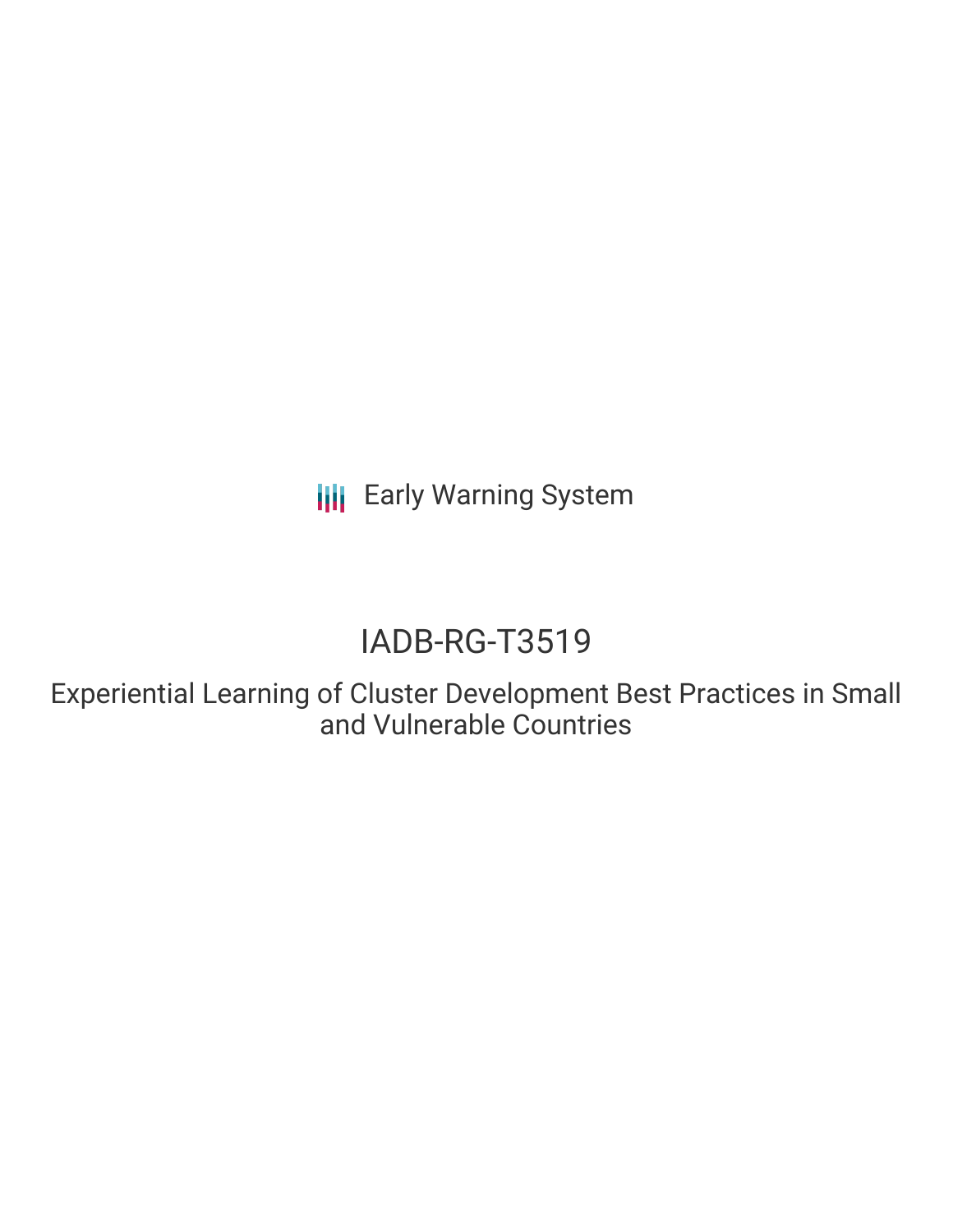

# **Quick Facts**

| Inter-American Development Bank (IADB)    |
|-------------------------------------------|
| Approved                                  |
| C.                                        |
| 2019-12-04                                |
| Regional                                  |
| Industry and Trade, Technical Cooperation |
| Grant                                     |
| $$1.25$ million                           |
|                                           |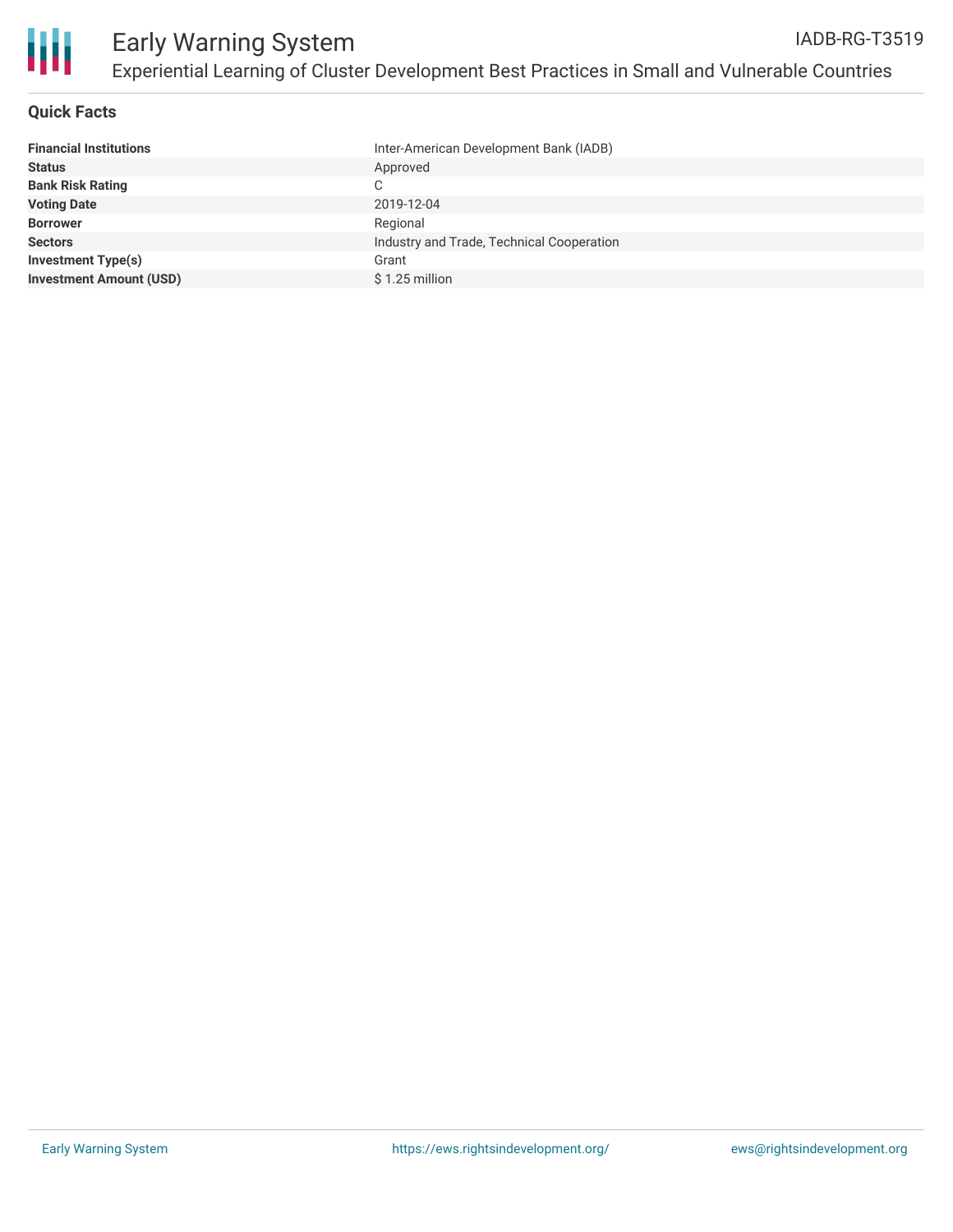

# **Project Description**

According to the Bank's website, this project finances technical cooperation to use an experiential learning approach to further embed international best practices in cluster development in Belize, Dominica, Guyana, Jamaica, St Lucia and St Vincent and the Grenadines.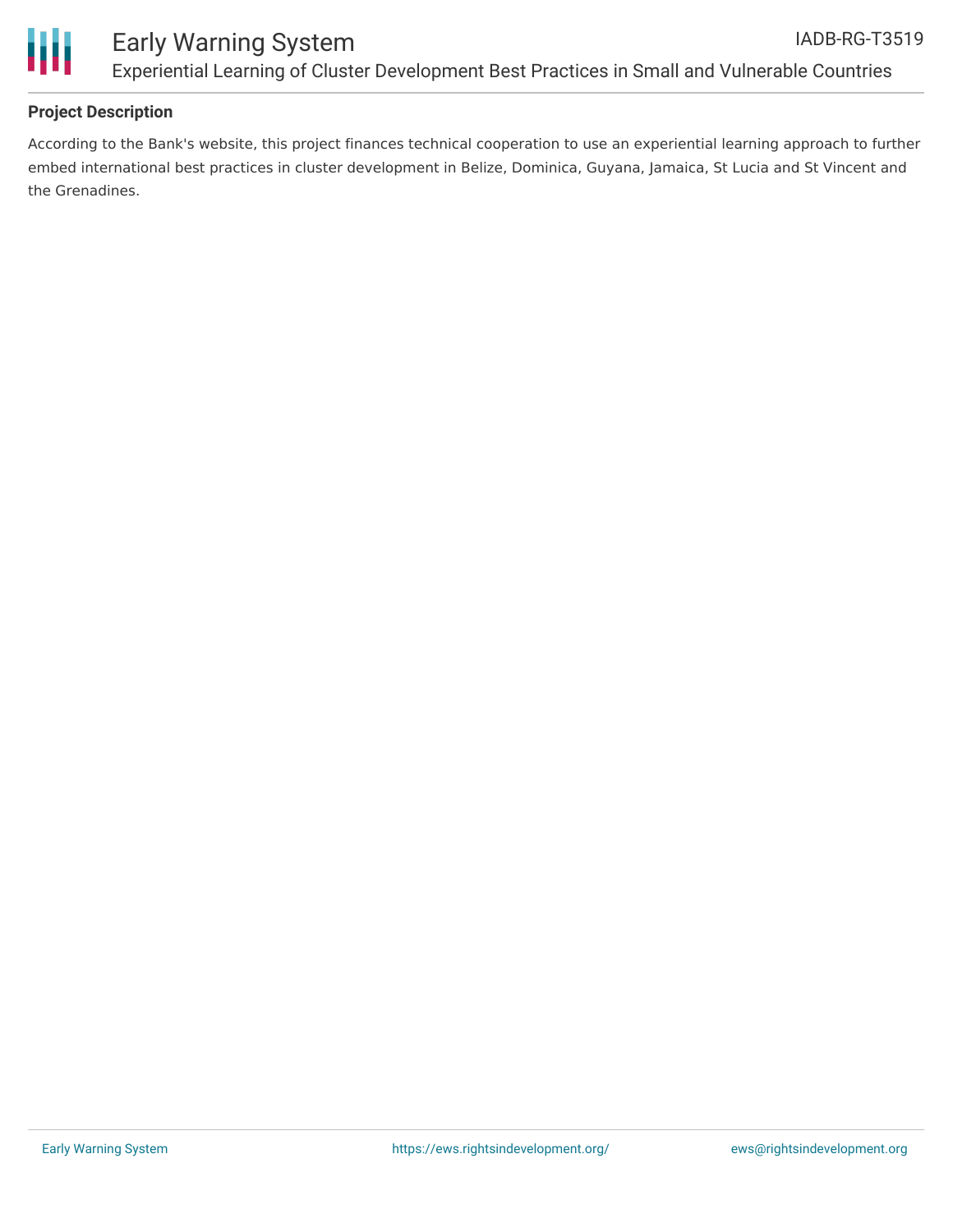

## **Investment Description**

• Inter-American Development Bank (IADB)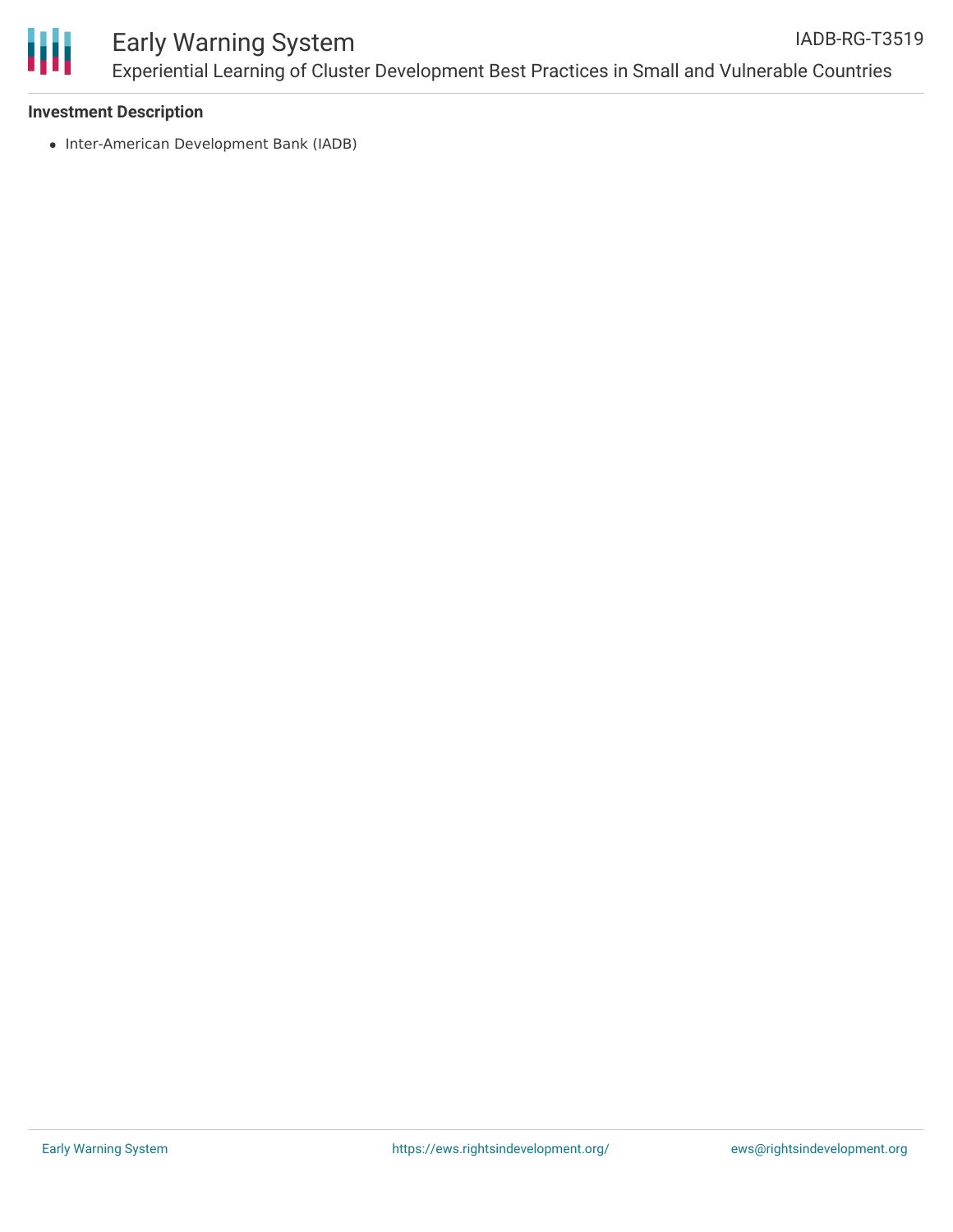# **Contact Information**

No contact information available at time of writing

## **ACCOUNTABILITY MECHANISM OF IADB**

The Independent Consultation and Investigation Mechanism (MICI) is the independent complaint mechanism and fact-finding body for people who have been or are likely to be adversely affected by an Inter-American Development Bank (IDB) or Inter-American Investment Corporation (IIC)-funded project. If you submit a complaint to MICI, they may assist you in addressing the problems you raised through a dispute-resolution process with those implementing the project and/or through an investigation to assess whether the IDB or IIC is following its own policies for preventing or mitigating harm to people or the environment. You can submit a complaint by sending an email to MICI@iadb.org. You can learn more about the MICI and how to file a complaint at http://www.iadb.org/en/mici/mici,1752.html (in English) or http://www.iadb.org/es/mici/mici,1752.html (Spanish).